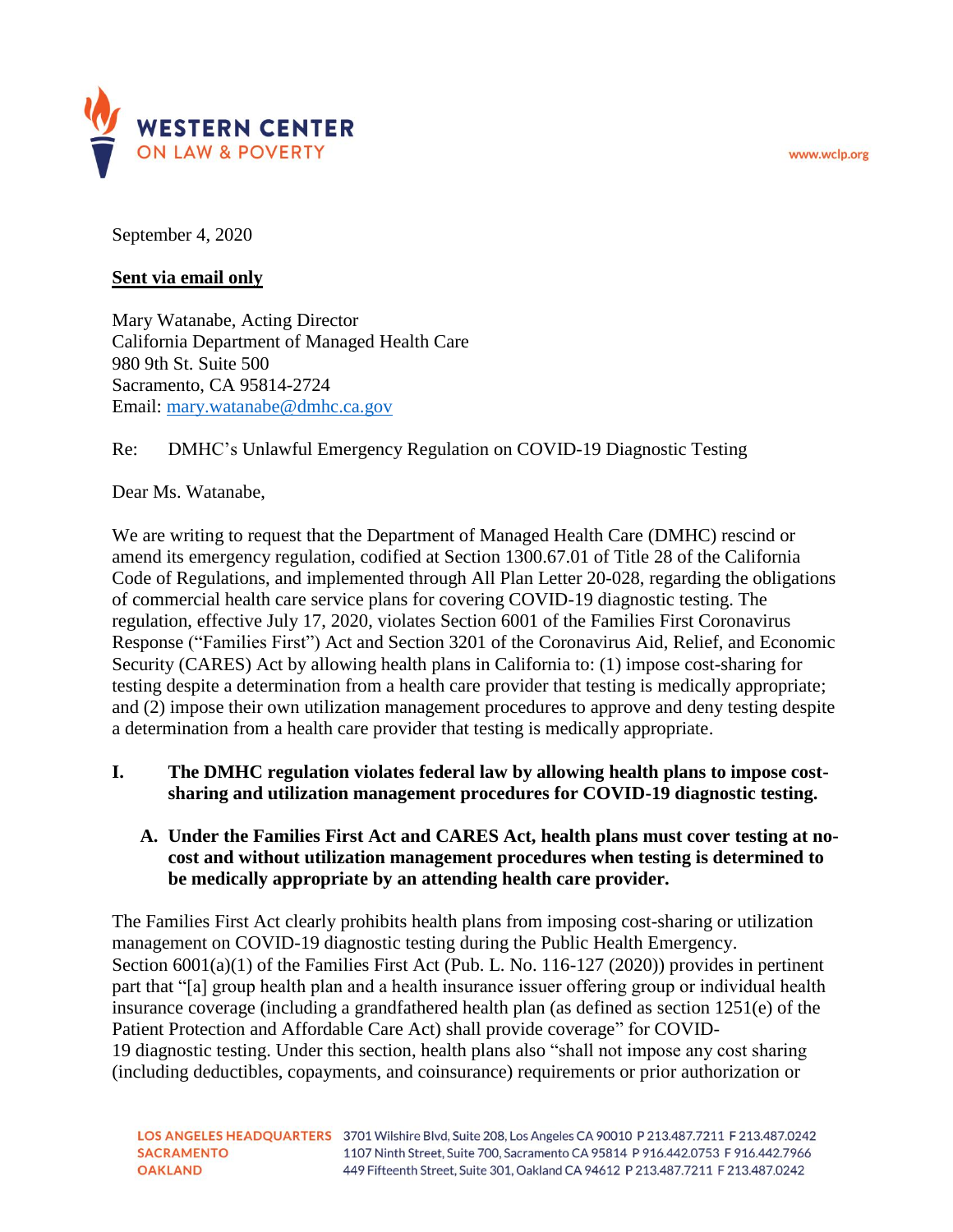

other medical management requirements" for COVID-19 testing furnished during the emergency period. As of the date of this letter, we are still in the [Public Health Emergency](https://www.phe.gov/emergency/news/healthactions/phe/Pages/covid19-23June2020.aspx) period as declared by U.S. Secretary of Health and Human Services on January 31, 2020, and extended on July 23,  $2020.<sup>1</sup>$ 

As the [Congressional Research Service](https://crsreports.congress.gov/product/pdf/R/R46316) has interpreted Section 6001: "The [testing] coverage must be provided without consumer cost-sharing, including deductibles, copayments, or coinsurance. Prior authorization or other utilization management requirements are prohibited."<sup>2</sup>

Congress authorized the Secretary of Health and Human Services, Secretary of Labor, and Secretary of the Treasury to "implement the provisions of this section through sub-regulatory guidance, program instruction or otherwise." Sec. 6001(c). Sub-regulatory guidance issued by these three federal agencies on April 11, 2020, instruct that testing "must be covered without cost sharing when medically appropriate for the individual, as determined by the individual's attending healthcare provider in accordance with accepted standards of current medical practice." [FAQs Pt. 42,](https://www.cms.gov/files/document/FFCRA-Part-42-FAQs.pdf) p. 6, Question 6. Covered testing must be "primarily intended for individualized diagnosis or treatment of COVID-19 or another health condition." FAQs Pt. 42, p. 6, Question 5. Thus,

[c]linical decisions about testing are made by the individual's attending health care provider and may include testing of individuals with signs or symptoms compatible with COVID-19, as well as asymptomatic individuals with known or suspected recent exposure to SARS-CoV-2, that is determined to be medically appropriate by the individual's health care provider, consulting CDC guidelines as appropriate.

FAQs Pt. 42, p. 6, Question 5. The [June 23, 2020 guidance at Question 3](https://www.cms.gov/files/document/FFCRA-Part-43-FAQs.pdf) explicitly states that health plans and managed care organizations are not attending healthcare providers and, therefore, cannot deny testing against the opinion of a health care provider.<sup>3</sup>

- ///
- ///
- ///

 $\overline{a}$ 

<sup>&</sup>lt;sup>1</sup> U.S. Secretary of Health and Human Services Alex M. Azar II, Renewal of Determination that a Public Health Emergency Exists, July 23, 2020, *available at*

<https://www.phe.gov/emergency/news/healthactions/phe/Pages/covid19-23June2020.aspx> (last accessed Sept. 4, 2020).

<sup>&</sup>lt;sup>2</sup> Congressional Research Service, Health Care Provisions in Families First Coronavirus Response Act, P.L. 116-127, at 10, 11, April 17, 2020, https://crsreports.congress.gov/product/pdf/R/R46316

<sup>&</sup>lt;sup>3</sup> In addition to violating federal statutory provisions, explained in the sections below, the DMHC regulation may not be enforced to the extent it is preempted by federal law.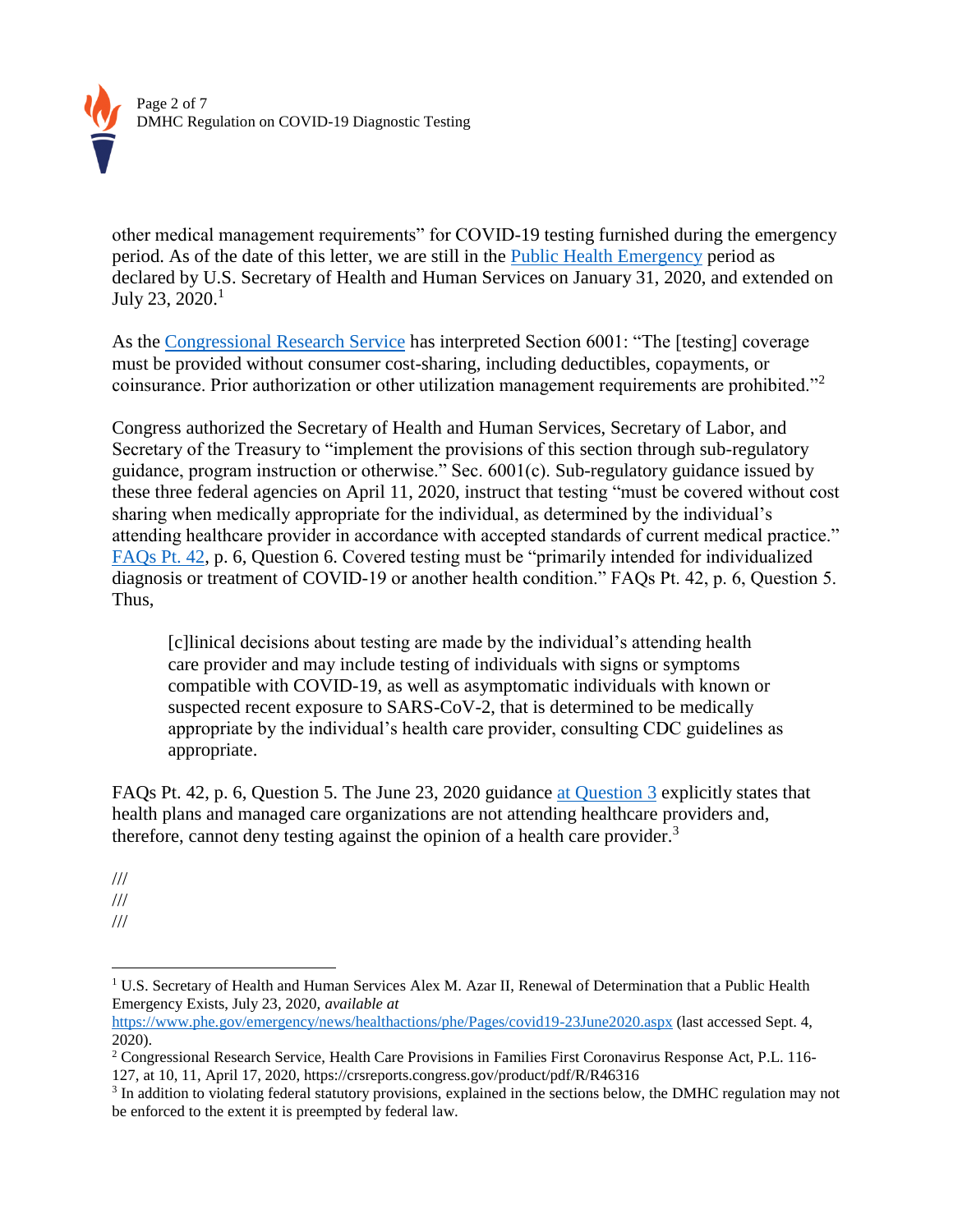

# **B. The DMHC regulation and subsequent guidance unlawfully allows health plans to charge enrollees for tests and deny tests on the health plans' own terms.**

The DMHC regulation, Section 1300.67.01(c)(3), violates the express prohibitions in Section 6001 of the Families First Act and its implementing guidance by allowing for costsharing in situations where testing has been recommended by an enrollee's health care provider, regardless of whether the enrollee has symptoms or known or suspected exposure to the virus. This DMHC regulation does contain the generic qualification "unless otherwise specified by . . . federal law." But the subsequent DMHC guidance in All Plan Letter 20-028 erases any doubt about the meaning of this regulation and impermissibly allows health plans to subject enrollees to cost-sharing amounts. This All-Plan Letter sets forth the following standard for cost-sharing:

[H]ealth plans must continue to impose no cost-sharing for COVID-19 testing for enrollees with symptoms of or known/suspected exposure to COVID-19. . . . *For all other enrollees (i.e., enrollees without symptoms of or known/suspected exposure to COVID-19), health plans may impose ordinary cost-sharing for COVID-19 testing*.

APL 20-028, p. 3 (emphasis added). Both this provision of the DMHC regulation and APL 20- 028 impermissibly contravene Section 6001 of the Families First Act and its implementing guidance.

It should be noted that the state, including the California Department of Public Health, guarantees the public on its centralized COVID-19 website that "[t]here are no out-of-pocket costs for medically-necessary testing." <sup>4</sup> The California Department of Insurance similarly continues to require its health plans to provide all medically necessary COVID-19 diagnostic testing without cost-sharing.<sup>5</sup> Yet the California Department of Managed Health Care disagrees with these two other agencies as Section 1300.67.01(c)(3) and All Plan Letter 20-028 state otherwise about cost-sharing allowances by health plans.

To make matters worse, Section  $1300.67.01(c)(2)$  also allows health plans "to impose ordinary" utilization management procedures allowed by the Knox-Keene Act" to determine when a COVID-19 test is covered for enrollees who are asymptomatic, without known or suspected exposure, and are not essential workers. Here, too, the regulation violates Section 6001 of the Families First Act and its implementing guidance. Health plans are prohibited from imposing any

[http://www.insurance.ca.gov/0250-insurers/0300-insurers/0200-bulletins/bulletin-notices-commiss-](http://www.insurance.ca.gov/0250-insurers/0300-insurers/0200-bulletins/bulletin-notices-commiss-opinion/upload/COVID-19-Screening-and-Testing.pdf)

 $\overline{a}$ <sup>4</sup> California All, Testing and Treatment,<https://covid19.ca.gov/testing-and-treatment/> (last accessed Sept. 4, 2020). <sup>5</sup> California Insurance Commissioner, Bulletin to All Health Insurers, March 5, 2020,

[opinion/upload/COVID-19-Screening-and-Testing.pdf;](http://www.insurance.ca.gov/0250-insurers/0300-insurers/0200-bulletins/bulletin-notices-commiss-opinion/upload/COVID-19-Screening-and-Testing.pdf) *see also* Department of Insurance, Coronavirus Home Page, <http://www.insurance.ca.gov/01-consumers/140-catastrophes/Coronavirus.cfm> (containing March 5 Bulletin as current policy) (last accessed Aug. 31, 2020). While the Department of Insurance "strongly" encourages" plans to "waive prior authorization" for services related to COVID-19, the agency continues to allow utilization management for COVID-19 diagnostic testing; this may also violate federal testing requirements.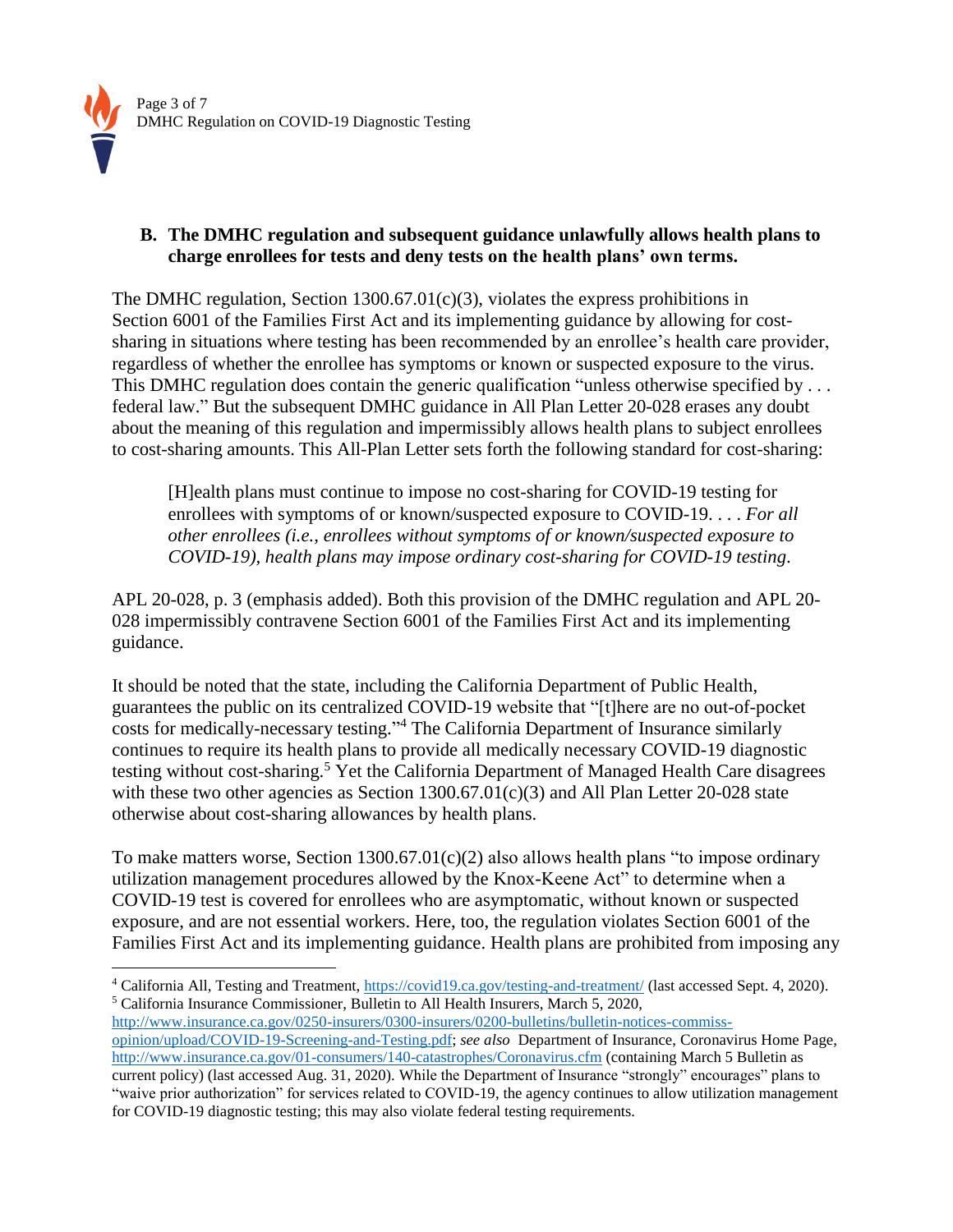

 $\overline{a}$ 

utilization management procedures in situations where testing has been recommended by an enrollee's health care provider, regardless of the employment of an enrollee and regardless of whether the enrollee has symptoms or known or suspected exposure.

Under the DMHC regulation and guidance, plans could charge a co-payment or deny tests for asymptomatic patients awaiting surgery unrelated to COVID-19, for individuals with comorbidities, 6 for childcare givers who are currently not identified as essential workers in the regulation, and for individuals living and working in COVID-19 hot spots. Yet health care providers could recommend testing for these individuals based on their own clinical knowledge and CDC, state, and local public health guidelines. By allowing health plans to impose costsharing and utilization management in certain situations and to override the determination of health care providers, the DMHC regulation violates federal statute.

# **II. In addition to violating federal law, the DMHC regulation violates public health guidance and undermines efforts to stop the spread of COVID-19.**

Health plans must cover the cost of testing whenever it is determined to be medically appropriate by an enrollee's attending health care provider. FAQs Pt. 42, p. 6. Testing guidance for COVID-19 is changing as new research emerges on the virus. Medically appropriate criteria for testing should, therefore, be left to the determination by medical providers who are in the best position to understand individual medical needs and make informed clinical decisions.

The Centers for Disease Control and Prevention (CDC) currently recommends testing for individuals who: (a) have symptoms of COVID-19 when advised by a health care provider; or (b) live in a high COVID-19 transmission area and have attended a public or private gathering of more than 10 people without proper precautions, when recommended by a health care provider or local public health officials.<sup>7</sup> At all times, the CDC refers individuals to follow the advice of state and local public officials to determine whether they should be tested. $8$ 

In contrast, under the DMHC regulation, health plans are allowed to deny testing or impose costsharing even when testing is medically appropriate according to CDC guidelines or an individual's health care provider. However, the federal guidance specifically narrowed its definition of who is an attending health care provider to exclude plans, and nowhere under

<sup>6</sup> Reference ID. MN20-33164, DMHC Independent Medical Review Database,<https://wpso.dmhc.ca.gov/imr/> (upholding plan denial of COVID-19 testing without discussion of recommendation from attending health care provider, as required by federal law) (last accessed Aug. 31, 2020).

<sup>7</sup> Center for Disease Control and Prevention, Overview of Testing for SARS-CoV-2 (COVID-19), <https://www.cdc.gov/coronavirus/2019-ncov/hcp/testing-overview.html> (last accessed Aug. 31, 2020).

<sup>8</sup> Center for Disease Control and Prevention, Overview of Testing for SARS-CoV-2 (COVID-19) ("State and local public health officials may advise specific people, or groups of people, to be tested. You should follow this advice.").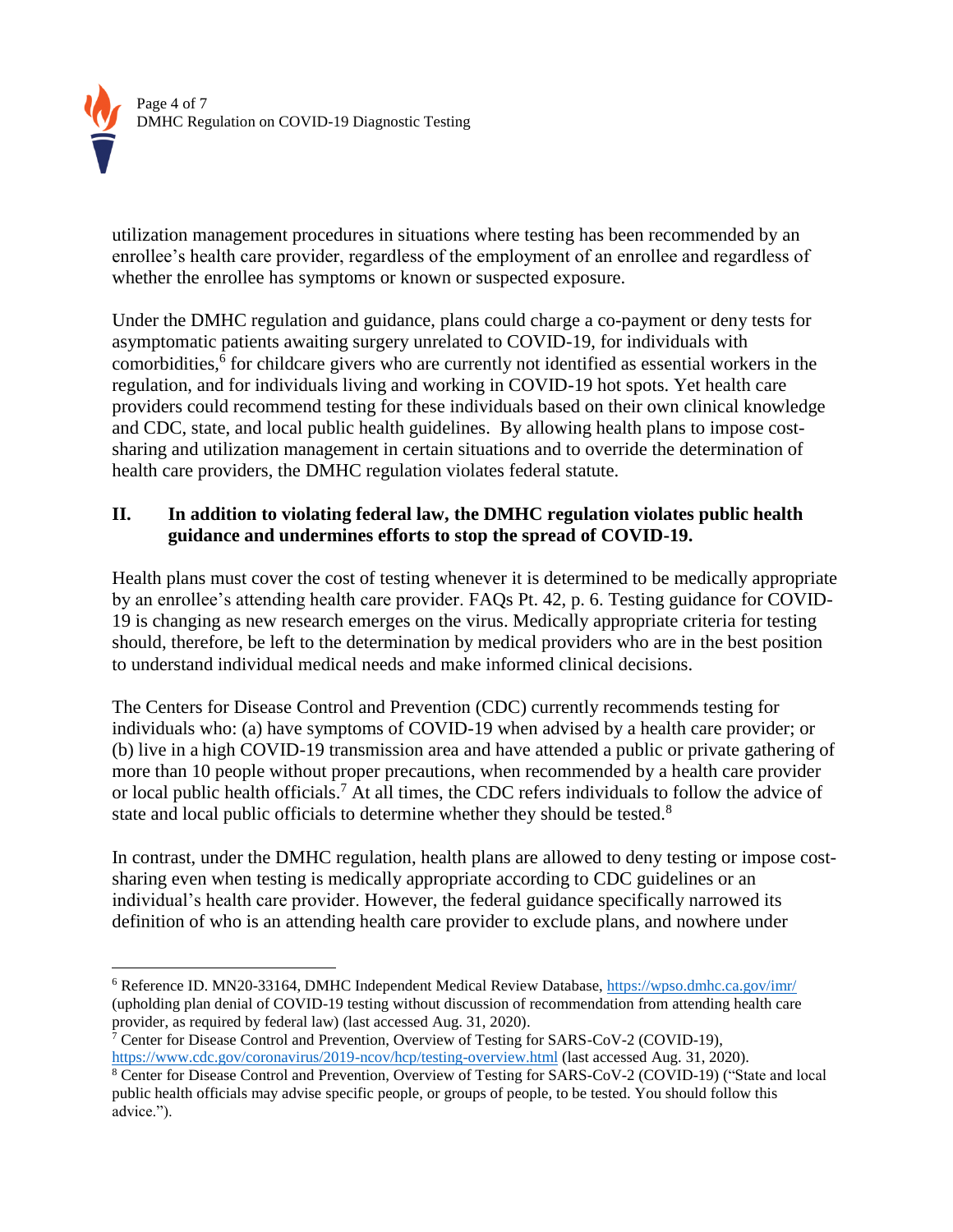

federal testing standards are health plans given the authority to set testing criteria or priorities. FAQs Pt. 43, p. 6, Question 3, fn. 11.

Importantly, while CDC guidance is instructive, it advises providers to refer to local public health guidance to determine when testing is medically appropriate. The California Department of Public Health issued statewide guidance on how to prioritize testing. Amongst the Department of Public Health's testing priorities are individuals who are asymptomatic and not essential workers, such as patients requiring pre-operative admission screening and patients being discharged from hospitals to lower levels of care.<sup>9</sup> Across the state, county health departments have issued their own testing priorities and guidelines to respond to local needs. Under the DMHC regulation, health plans are allowed to impose cost-sharing or deny testing for the very groups prioritized by public health agencies.

DMHC should rescind or amend Section 1300.67.01 because it is impeding the state's two-fold goal of preventing the spread of COVID-19 and providing widespread testing at the lowest cost to taxpayers.

# **III. DMHC's regulation is forcing state taxpayers to pay for COVID-19 testing while allowing health plans to profit in the billions.**

State and local governments are bearing the brunt of testing costs throughout California. Yet the DMHC regulation allows health plans to shift the cost burden to taxpayers and shields the plans from costs they are required to pay.

As the Governor noted on August 26, the state is trying to expand its testing capacity "to fight COVID-19 and protect essential workers and those most at risk of infection."<sup>10</sup> While operating state-run testing sites, the Governor expects "to recoup costs from health insurance companies or other payers" so this program will be at the lowest cost to taxpayers.<sup>11</sup> The state will be unable to achieve this goal of recouping costs from health plans if DMHC allows plans to refuse to cover testing when required to do so.

Anecdotally, we have heard about more individuals receiving tests at publicly funded testing sites than directly from providers. Both patients and providers are uncertain about whether health plans will cover or reimburse them for the costs of tests. Providers are also determining where to

 $\overline{a}$ <sup>9</sup> California Department of Public Health, Updated COVID-19 Testing Guidance (last updated Aug. 3, 2020), <https://www.cdph.ca.gov/Programs/CID/DCDC/Pages/COVID-19/Updated-COVID-19-Testing-Guidance.aspx> (last accessed Aug. 31, 2020).

<sup>&</sup>lt;sup>10</sup> Office of Governor Gavin Newsom, Governor Newsom Announces Major Plan to More than Double State's Testing Capacity, Reduce Turnaround Time, Aug. 26, 2020, [https://www.gov.ca.gov/2020/08/26/governor](https://www.gov.ca.gov/2020/08/26/governor-newsom-announces-major-plan-to-more-than-double-states-testing-capacity-reduce-turnaround-time/)[newsom-announces-major-plan-to-more-than-double-states-testing-capacity-reduce-turnaround-time/](https://www.gov.ca.gov/2020/08/26/governor-newsom-announces-major-plan-to-more-than-double-states-testing-capacity-reduce-turnaround-time/) (last accessed Aug. 31, 2020).

<sup>&</sup>lt;sup>11</sup> Office of Governor Gavin Newsom, Aug. 26, 2020.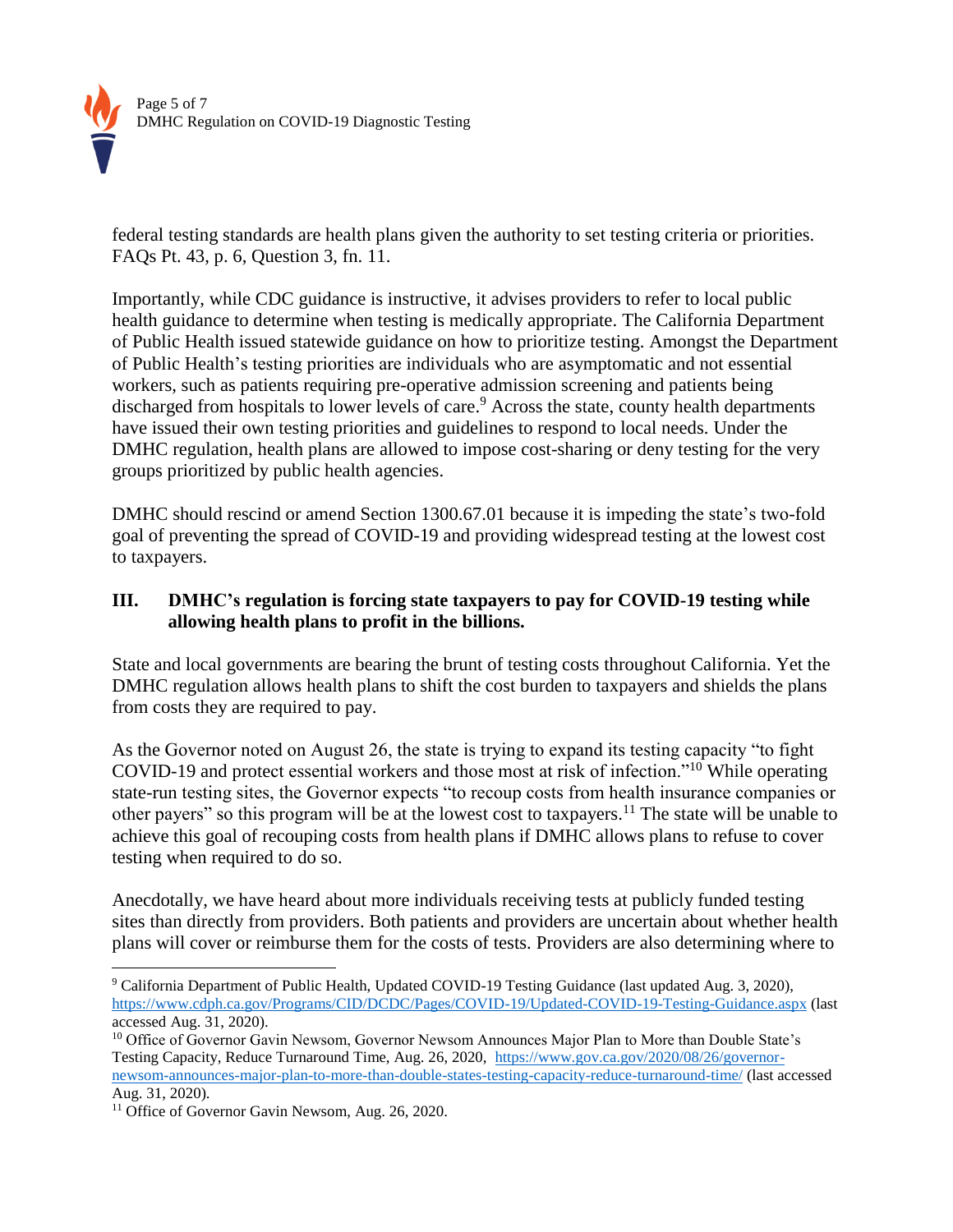

send tests based on turnaround time and quality and accuracy of labs, rather than standards and networks set by the numerous health plans that cover their patients. By taking away decisionmaking authority from providers, the DMHC regulation complicates and delays the decisionmaking process for quick and nimble testing.

It would be consistent with existing medical necessity criteria under the Knox-Keene Act for DMHC to require plans to defer to the opinion of attending health care providers in covering COVID-19 testing. The Knox-Keene Act already requires medical decisions made by plans in the usual utilization management process to be based on clinical principles and practices. Health and Safety Code Section 1367.01(b) provides that health plans' "policies and procedures shall ensure that decisions based on the medical necessity of proposed health care services are consistent with criteria or guidelines that are supported by clinical principles and processes." Health and Safety Code Section 1363.5 in turn states that at a minimum, criteria used by plans for utilization management must "[b]e consistent with sound clinical principles and processes." Current federal testing guidelines require health plans to step away from their utilization management role and instead, to allow health care providers to exercise their clinical judgment.

During the ongoing COVID-19 pandemic, health plans are experiencing soaring profits. For the first two quarters of this year, Kaiser Foundation Health Plan and Hospitals reported \$3.3 billion in revenue compared to \$2.7 billion last year at this time,  $12$  Anthem, Inc. reported \$5.6 billion compared to \$3.4 billion last year,<sup>13</sup> and Centene (Health Net) reported \$3.7 billion, representing 3.1 times in net earnings<sup>14</sup>. DMHC should hold health plans accountable to spend more on the requisite COVID-19 testing for Californians. Health plans are capable of doing so.

# **IV. DMHC should rescind or amend the regulation to comply with federal law.**

DMHC should immediately rescind or amend the emergency regulation. Expansive access to testing is critical to controlling the spread of COVID-19 and informing our local governments about reopening decisions. To bring the regulation into compliance with federal law, all COVID-19 testing deemed medically appropriate by an individual's attending health care provider should be provided at no-cost and without utilization management by the individual's health plan. This is a similar standard used for COVID-19 testing in the Medi-Cal program, which requires only a showing of medical necessity using CDC guidance and other credible sources as determined by a

 $\overline{a}$ <sup>12</sup> Kaiser Foundation Health Plan and Hospitals O2 2020 Financial Update, Aug. 7, 2020, [https://about.kaiserpermanente.org/our-story/news/announcements/kaiser-foundation-health-plan-and-hospitals-q2-](https://about.kaiserpermanente.org/our-story/news/announcements/kaiser-foundation-health-plan-and-hospitals-q2-2020-financial-update) [2020-financial-update](https://about.kaiserpermanente.org/our-story/news/announcements/kaiser-foundation-health-plan-and-hospitals-q2-2020-financial-update) (last accessed Sept. 4, 2020).

<sup>&</sup>lt;sup>13</sup> Anthem Reports Second Quarter Results, Reaffirms Commitment to Stakeholders During COVID-19 Pandemic, Jul. 29, 2020[, https://ir.antheminc.com/news-releases/news-release-details/anthem-reports-second-quarter-results](https://ir.antheminc.com/news-releases/news-release-details/anthem-reports-second-quarter-results-reaffirms-commitment?field_nir_news_date_value%5bmin)[reaffirms-commitment?field\\_nir\\_news\\_date\\_value\[min\]](https://ir.antheminc.com/news-releases/news-release-details/anthem-reports-second-quarter-results-reaffirms-commitment?field_nir_news_date_value%5bmin)= (last accessed Sept. 4, 2020).

<sup>14</sup> https://investors.centene.com/news-releases/news-release-details/centene-corporation-reports-second-quarter-2020-results